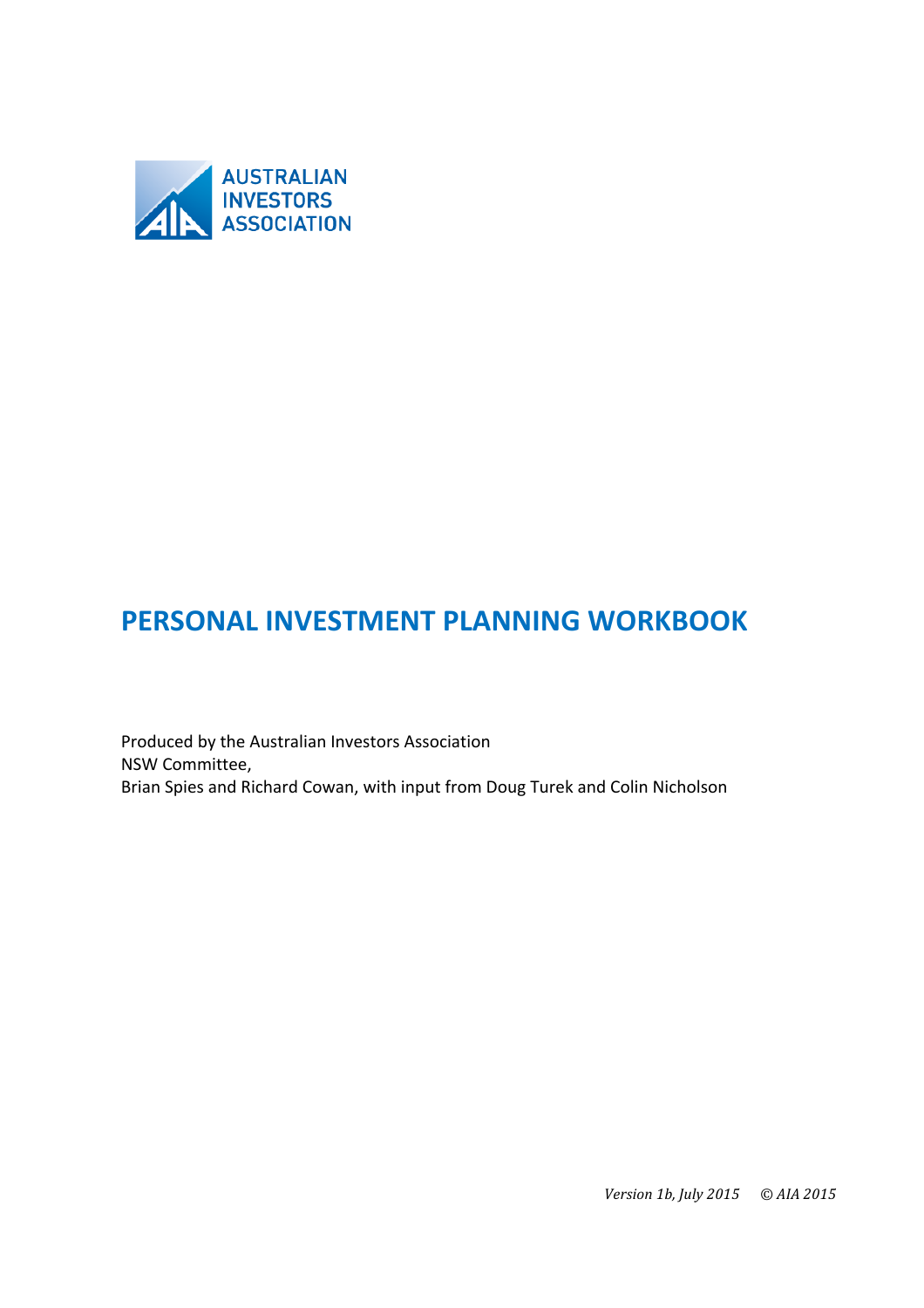

#### **PERSONAL!INVESTMENT!PLANNING!WORKBOOK**

| <b>Name</b> | <b>Date</b> |  |
|-------------|-------------|--|
|             |             |  |

#### **Table of Contents**

|                                                     | Page |
|-----------------------------------------------------|------|
| <b>INTRODUCTION</b>                                 | 3    |
| A WEALTH STOCKTAKE                                  | 3    |
| <b>Investment Worth</b>                             | 3    |
| <b>CASH FLOW</b>                                    | 4    |
| Annual Cash Flow - Current and In Retirement        | 5    |
| <b>INVESTMENT INCOME</b>                            | 6    |
| <b>Potential Income Generation from Investments</b> | 6    |
| <b>WEALTH AND INVESTMENT STRUCTURE INDICATORS</b>   | 7    |
| <b>Current Portfolio Asset Allocation</b>           | 7    |
| <b>Investment Structure Indicators</b>              | 7    |
| <b>Equity Volatility Tolerance</b>                  | 8    |
| LIFE GOALS AND INVESTMENT PLAN                      | 9    |
| Life Goals and Aspirations                          | 9    |
| Investment Knowledge                                | 9    |
| <b>ASSET ALLOCATION - INVESTMENT TYPES</b>          | 11   |
| <b>MANAGING YOUR PORTFOLIO</b>                      | 12   |
| <b>REVISING AND IMPROVING YOUR PLAN</b>             |      |
| <b>SUCCESSION PLANNING</b>                          |      |
| <b>MY INVESTMENT PLAN</b>                           | 15   |
| <b>RESOURCES AND READING</b>                        | 17   |

*Disclaimer: This workbook is designed to assist with the preparation of a personal financial plan. No* warranty is expressed or implied as to the accuracy of the material contained herein or output produced. The workbook does not fully take into consideration your specific investment objectives, personal financial situation or needs, and thus you should not rely upon the information and/or recommendations in the workbook. The AIA and contributors believes that the material contained in this workbook is based on *information+from+sources+that+were+considered accurate+when+issued.+However,+the+AIA+does+not+warrant+ their accuracy* or *reliability. All views and information expressed by the AIA, its officers, agents, representatives, employees and co-contributors are for the purposes of discussion and education only. The full+AIA+disclaimer+can+be+viewed+at+www.investors.asn.au/policies/disclaimer/++*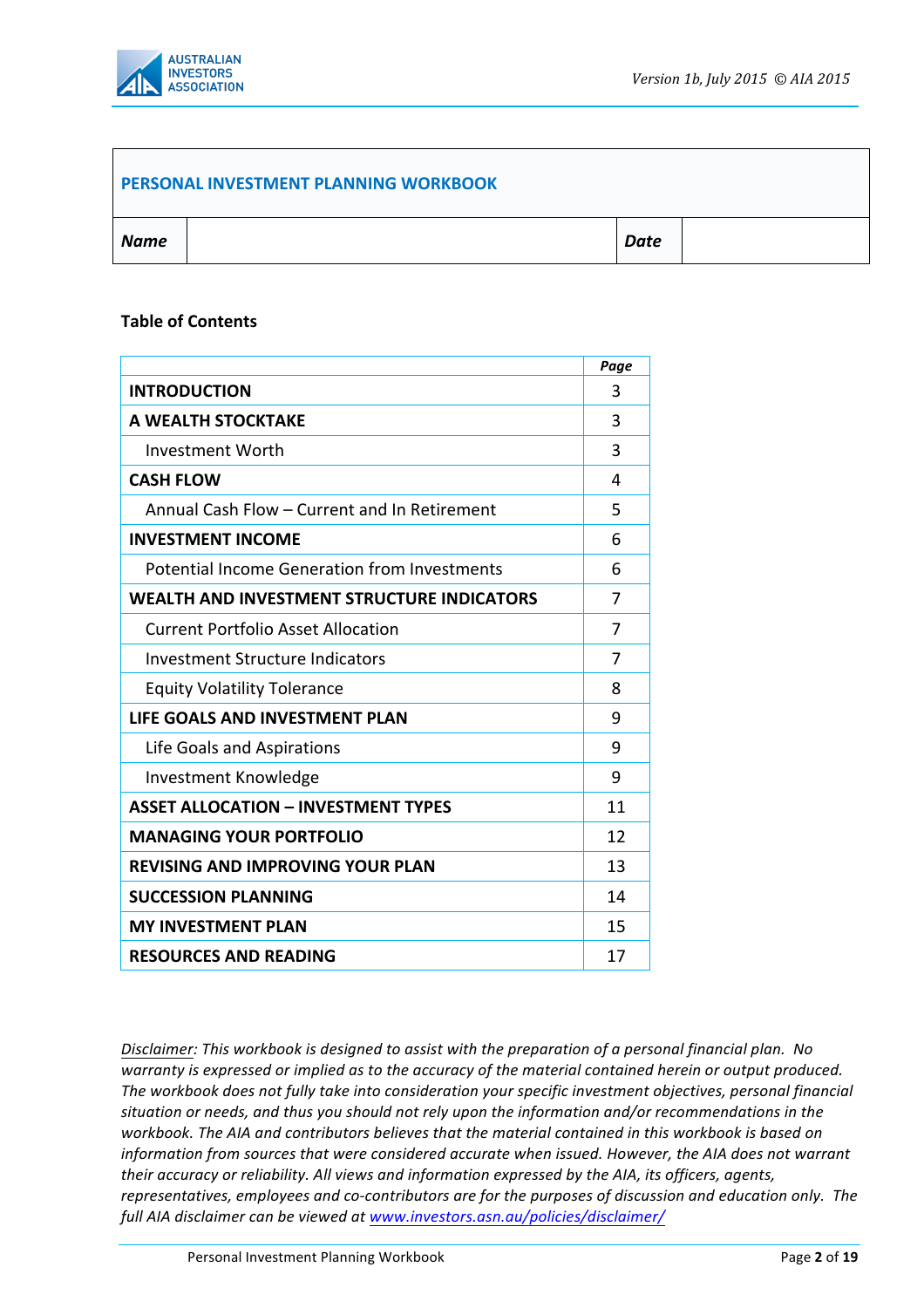

# **INTRODUCTION**



An investment plan defines a strategy and methodology to manage your wealth and fund your various expenditures. In early years your primary concern will be with building wealth, while later your focus will be on balancing income and expenditure, and maintaining financial security.

The steps set out in this Workbook will help you think about the ingredients of a personal investment plan. With additional knowledge and experience, you should be able to revise and improve your Plan over time.

# **A!WEALTH!STOCKTAKE**



#### **Table 1. INVESTMENT WORTH**

The total of all investments (excluding the home and lifestyle personal possessions), less total debt and other liabilities. Include all assets owned directly by you and your spouse, and indirectly via superannuation or trusts.

| <b>INVESTMENT ASSETS</b>                        |            |
|-------------------------------------------------|------------|
| Individual shares (equities)                    | \$<br>%    |
| Equity funds, ETFs and LICs                     | \$<br>%    |
| Investment property (directly owned or funds)   | %          |
| Fixed income (bonds, funds, hybrids, annuities) | \$<br>%    |
| Cash (at-call and term deposits)                | %          |
| Other (investments, inheritances, etc)          | %          |
| <b>Total Assets</b>                             | \$<br>100% |
| <b>LIABILITIES</b>                              |            |
| Home mortgage                                   | \$<br>%    |
| Investment loans                                | %          |
| Other loans                                     | %          |
| Other debt, tax, planned gifts or liabilities   | %          |
| <b>Total Liabilities</b>                        | \$<br>100% |
| <b>INVESTMENT WORTH (Assets - Liabilities)</b>  |            |

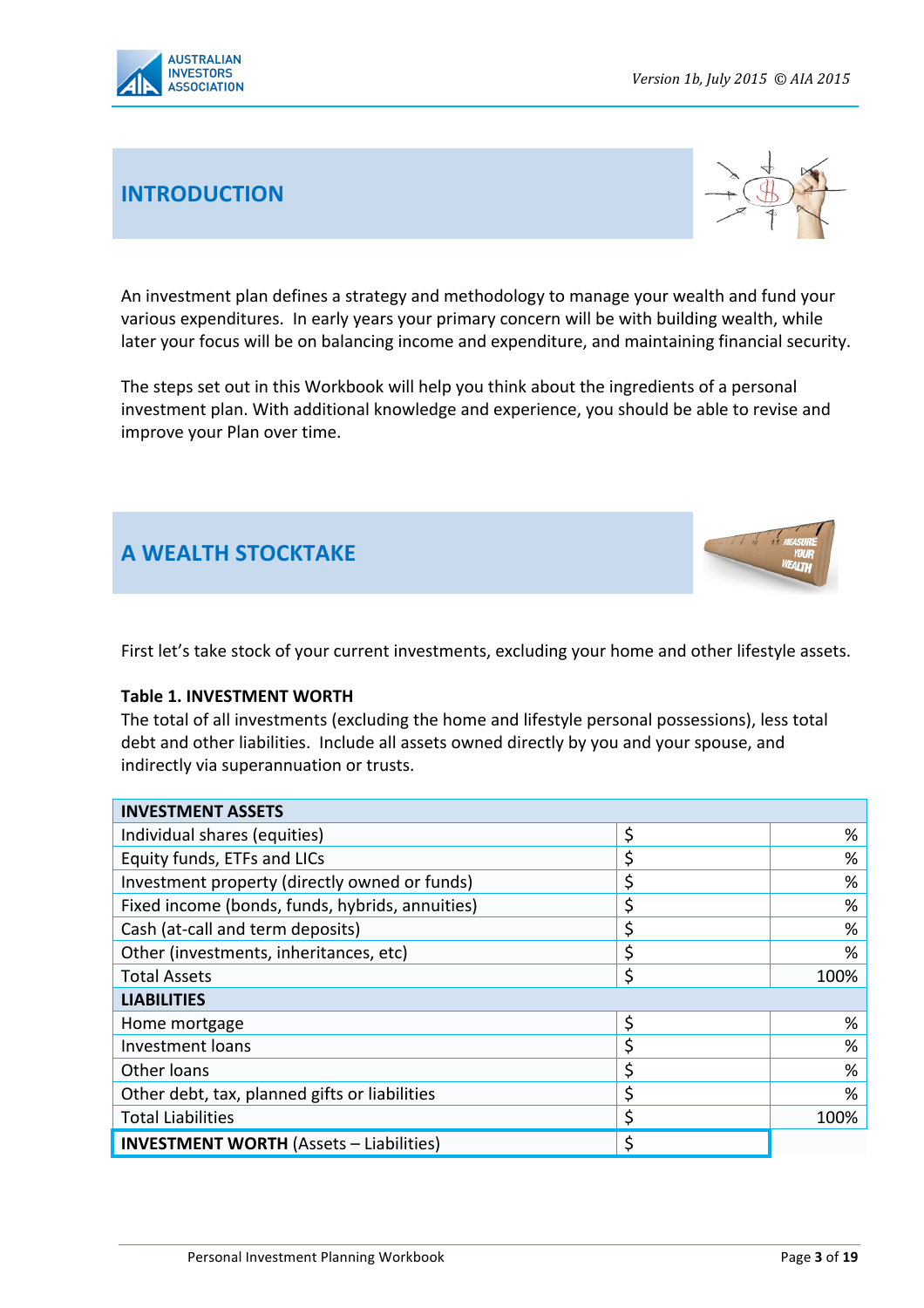

### **CASH!FLOW**



In this section you calculate your annual cash flow, which is the difference between income and expenses and work out here if you are a net saver or spender.

The first table is your current cash flow, the second is an estimate of what you might expect in retirement.

Data on your current expenses can be gathered from your credit card and bank statements.

Think about how your income and expenses may change in retirement. Retirement typically has three phases of expenditure – an early period with higher expenditure on travel and lifestyle, a middle period of lower activity and cost, and late stage that may involve high medical and care costs. You may wish to fill in a series of cash flow estimates for different scenarios.

An understanding of how your expenses may change in retirement will be compared to your Investment Worth to make a basic statement of the adequacy of retirement funding, the potential for surplus spending or capital gaps to fill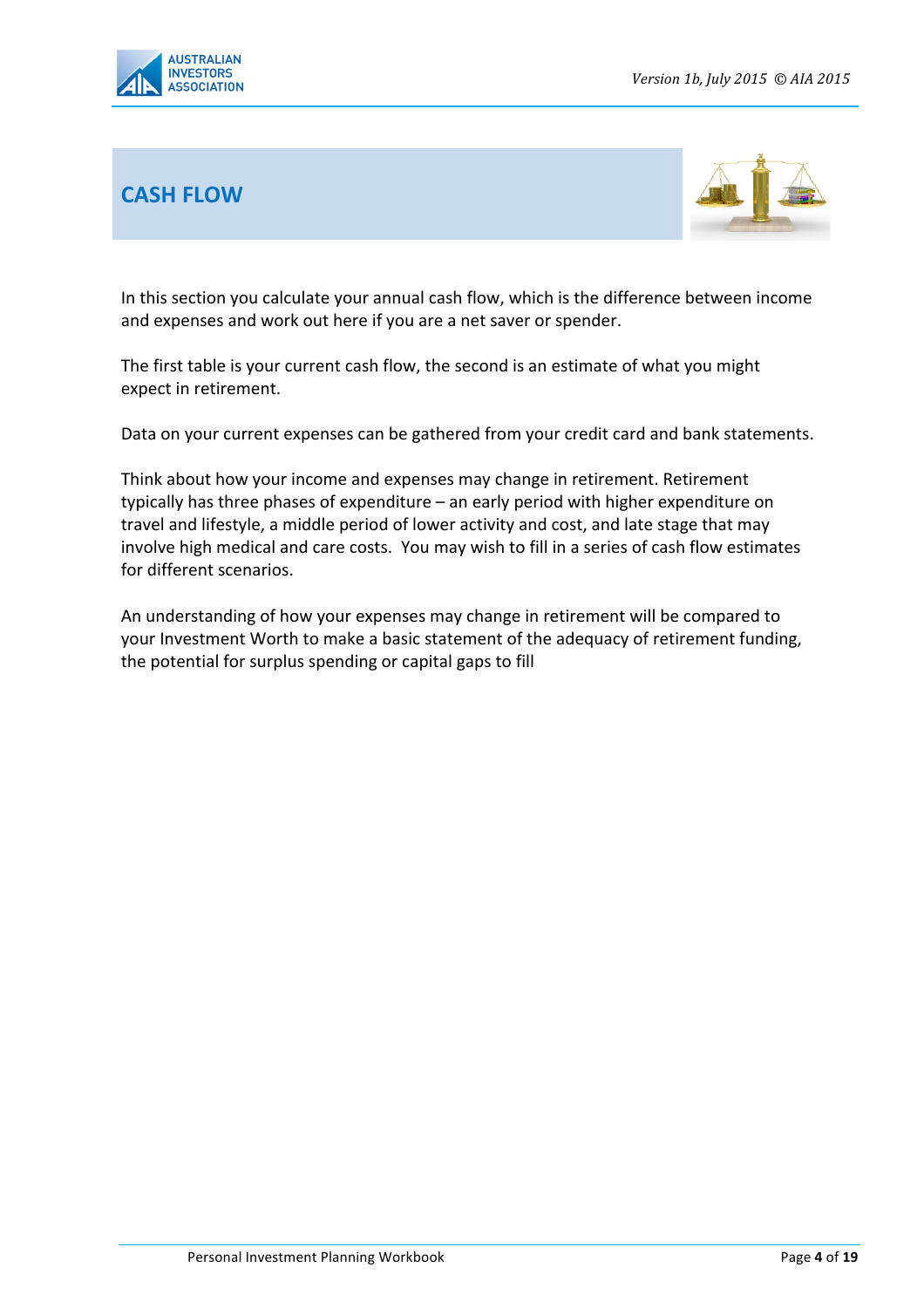

#### **Table!2.!ANNUAL CASH!FLOW – CURRENT!AND!IN!RETIREMENT**

| Current \$ | In Retirement $\oint$ |
|------------|-----------------------|
|            |                       |
|            |                       |
|            |                       |
|            |                       |
|            |                       |
|            |                       |
|            |                       |
|            |                       |
|            |                       |
|            |                       |
|            |                       |
|            |                       |
|            |                       |
|            |                       |
|            |                       |
|            |                       |
|            |                       |
|            |                       |
|            |                       |
|            |                       |
|            |                       |
|            |                       |
|            |                       |
|            |                       |
|            |                       |
|            |                       |
|            |                       |
|            |                       |
|            |                       |
|            |                       |
|            |                       |
|            |                       |
|            |                       |
|            |                       |
|            |                       |
|            |                       |
|            |                       |
|            |                       |
|            |                       |
|            |                       |
|            |                       |
|            |                       |
|            |                       |
|            |                       |
|            |                       |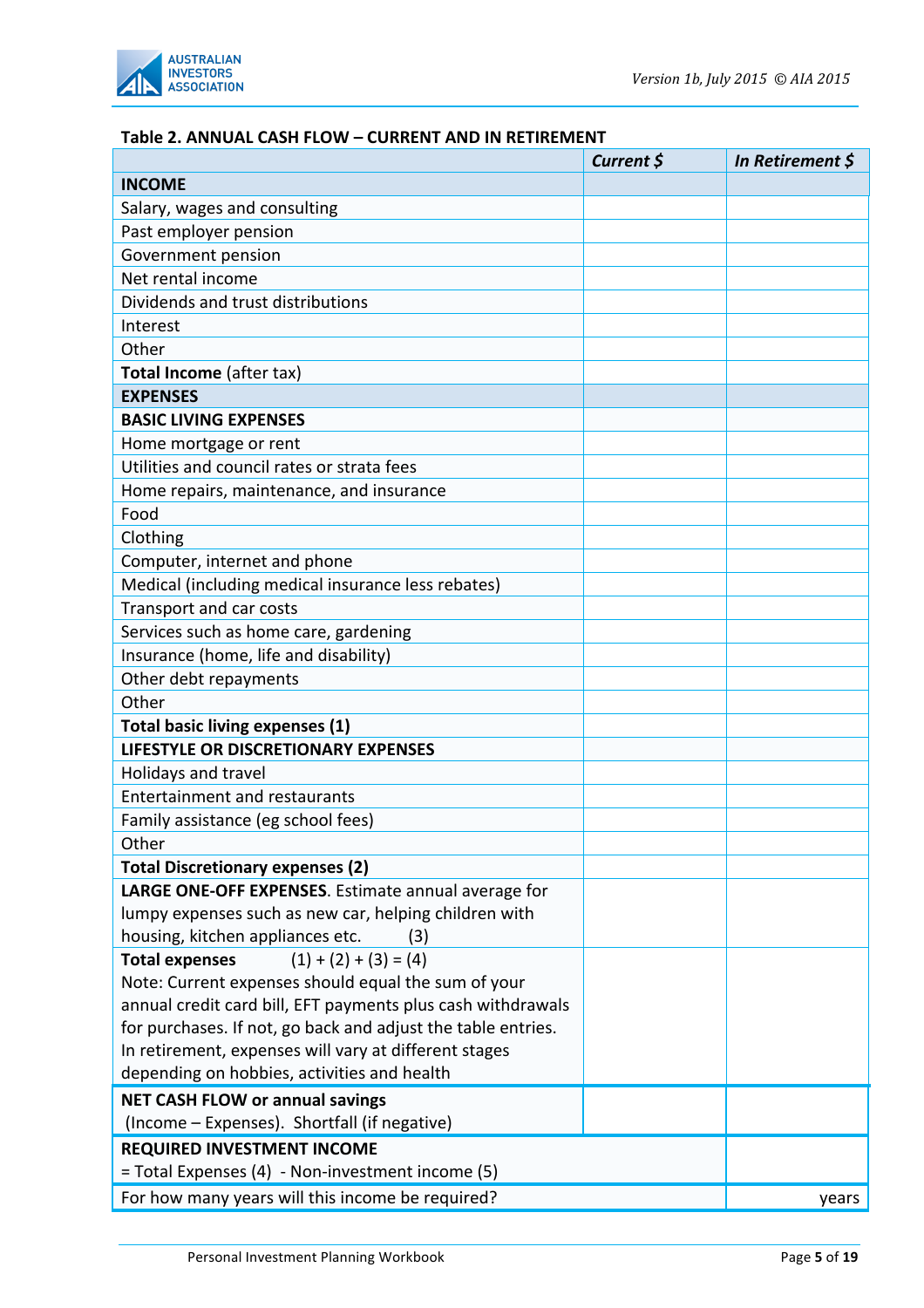

## **INVESTMENT!INCOME**



Income from an investment portfolio comes from two main sources - cash generated from dividends, trust distributions, interest payments and rent from investment property, or by drawing on capital by selling shares or other investments.

Funds must be withdrawn from an investment portfolio to obtain income. The more that is withdrawn each year, the greater the chance of depleting the portfolio during one's lifetime. Growth assets, needed to counter inflation risk, exhibit volatility in capital value over various time frames and the investor needs to be comfortable with this volatility. This volatility results in 'sequencing risk', the impact of timing of contributions and withdrawals through bull and bear markets.

Studies of average annual returns from growth-oriented investment portfolios show that an annual withdrawal of 4% of the initial capital value of the portfolio, increased each year by CPI, has a 95% probability of providing a sustainable withdrawal over a 30-year time period. A lower withdrawal rate provides a higher safety margin and is appropriate for a longer time period, whereas a higher withdrawal rate can be used for a shorter time period, or if the investor is prepared to take a higher level of risk of depleting savings (see references).

Fill in Table 3 to estimate the annual income derived from a growth-oriented investment portfolio at various drawdown percentages. The amount withdrawn is increased each year by the inflation rate (CPI).

### Table **3. POTENTIAL INCOME GENERATION FROM INVESTMENTS**

(An annual drawdown of a fixed percentage of investment assets at retirement, indexed to inflation each year)

| Potential annual income from investments                        | 3% pa<br>drawdown | 4% pa<br>drawdown | 5% pa<br>drawdown |
|-----------------------------------------------------------------|-------------------|-------------------|-------------------|
| (over 30 years)                                                 |                   |                   |                   |
| (Multiply Investment Worth on page 3 by<br>percentage on right) |                   |                   |                   |

\_\_\_\_\_\_\_\_\_\_\_\_\_\_\_\_\_\_\_\_\_\_\_\_\_\_\_\_\_\_\_\_\_\_\_\_\_\_\_\_\_\_\_\_\_\_\_\_\_\_\_\_\_\_\_\_\_\_\_\_\_\_\_\_\_\_\_\_\_\_\_\_\_\_\_\_\_

*\_\_\_\_\_\_\_\_\_\_\_\_\_\_\_\_\_\_\_\_\_\_\_\_\_\_\_\_\_\_\_\_\_\_\_\_\_\_\_\_\_\_\_\_\_\_\_\_\_\_\_\_\_\_\_\_\_\_\_\_\_\_\_\_\_\_\_\_\_\_\_\_\_\_\_\_\_\_\_*

*\_\_\_\_\_\_\_\_\_\_\_\_\_\_\_\_\_\_\_\_\_\_\_\_\_\_\_\_\_\_\_\_\_\_\_\_\_\_\_\_\_\_\_\_\_\_\_\_\_\_\_\_\_\_\_\_\_\_\_\_\_\_\_\_\_\_\_\_\_\_\_\_\_\_\_\_\_\_\_*

 $\rightarrow$  Does this projected income match your "required investment income" on page 5?

 $\rightarrow$  How much do they differ, and what can be changed?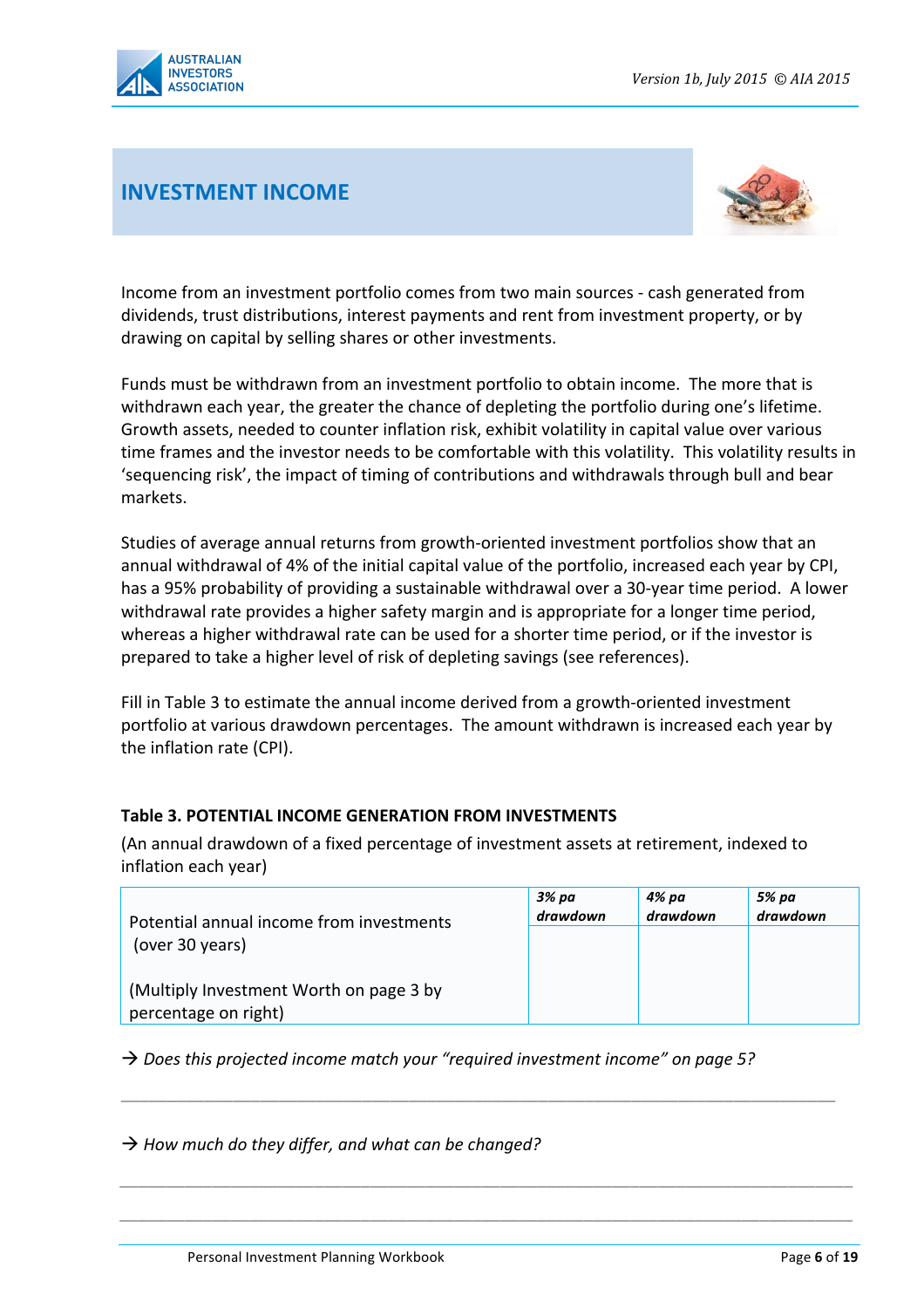

### WEALTH AND INVESTMENT STRUCTURE INDICATORS



The following indicators give an idea of some aspects of the structure and balance of your investments.

### **Table 4 - CURRENT PORTFOLIO ASSET ALLOCATION**

(Transfer data from Table 1. Do not include your home or lifestyle personal possessions)

| Item                                                     | Percentage |
|----------------------------------------------------------|------------|
| Equities (direct shares, ETFs, LICs, managed funds)      | %          |
| Property (direct or A-REITs)                             | %          |
| Debt investments (fixed income products, bonds, hybrids) | %          |
| Cash holdings (at-call cash and term deposits)           | %          |
| Alternatives (hedge funds, derivatives, commodities )    | %          |
| <b>TOTAL</b>                                             | 100%       |

 $\rightarrow$  What percentage of your portfolio is growth assets that offer inflation protection?

*\_\_\_\_\_\_\_\_\_\_\_\_\_\_\_\_\_\_\_\_\_\_\_\_\_\_\_\_\_\_\_\_\_\_\_\_\_\_\_\_\_\_\_\_\_\_\_\_\_\_\_\_\_\_\_\_\_\_\_\_\_\_\_\_\_\_\_\_\_\_\_\_\_*

### **Table 5 - INVESTMENT STRUCTURE INDICATORS**

| <b>Item</b>                                                                                                                                            | Percentage |
|--------------------------------------------------------------------------------------------------------------------------------------------------------|------------|
| Superannuation focus: The % of all your investments "sheltered" in super                                                                               | %          |
| Australian bias: The % of your investments in Australian investment<br>including shares, bonds and deposits as a fraction of your total<br>investments | %          |
| Australian equity-style investment mix. Of your total equity investment,                                                                               |            |
| what % is in                                                                                                                                           | %          |
| - Directly-owned listed companies                                                                                                                      | %          |
| - Actively managed funds and LICs                                                                                                                      |            |
| - Passive index funds and index ETFs                                                                                                                   | %          |
| Portfolio turnover: \$ value of shares bought or sold each year / total<br>holdings                                                                    | ℅          |

 $\rightarrow$  Do you think any of these should be adjusted?

\_\_\_\_\_\_\_\_\_\_\_\_\_\_\_\_\_\_\_\_\_\_\_\_\_\_\_\_\_\_\_\_\_\_\_\_\_\_\_\_\_\_\_\_\_\_\_\_\_\_\_\_\_\_\_\_\_\_\_\_\_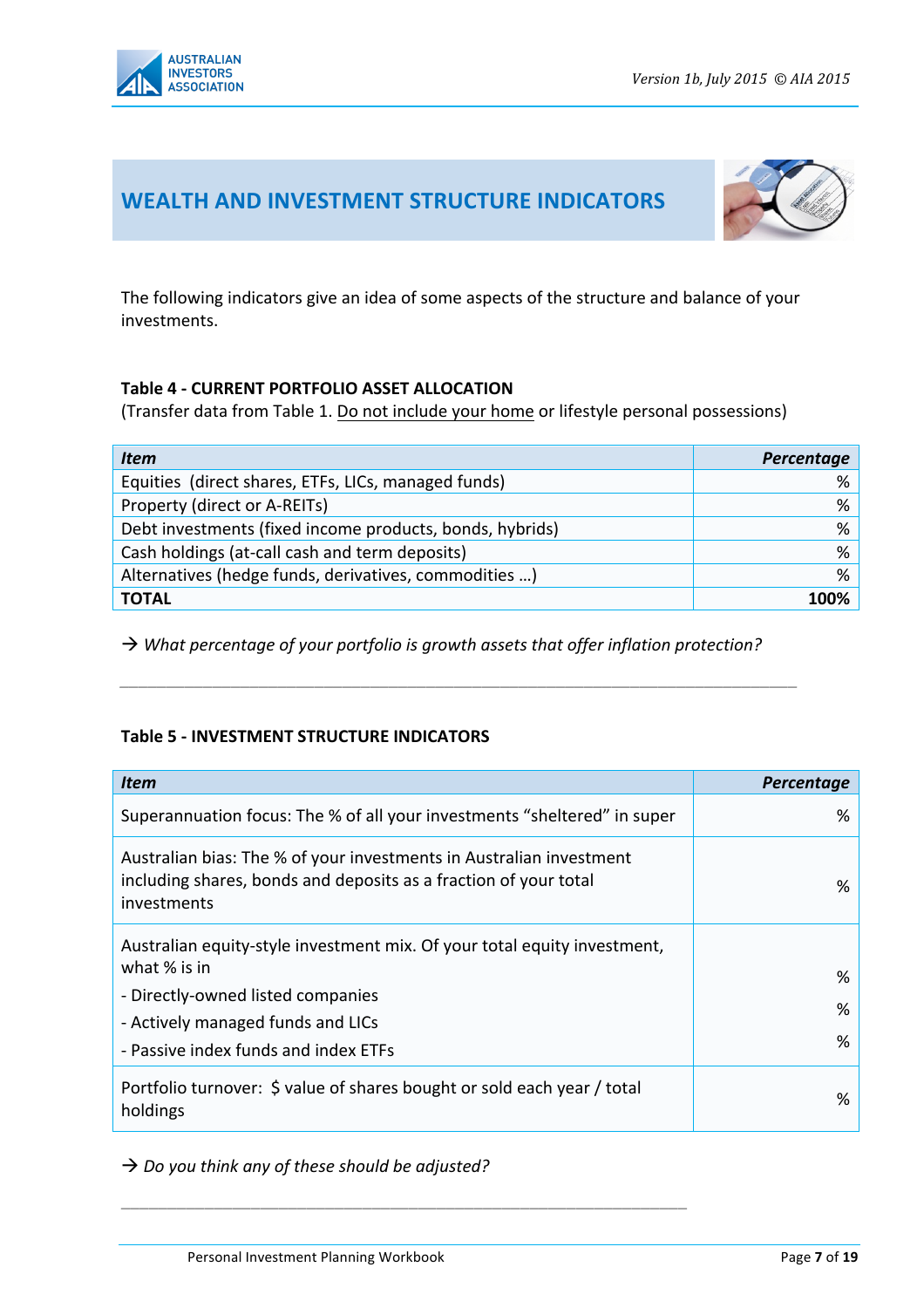

### **Table 6 - EQUITY VOLATILITY TOLERANCE**

Individuals have varying comfort levels with changes in the value of their investments over short and medium time frames, also known as 'investment volatility'. The following four questions<sup>1</sup> can be used as an estimate your equity volatility tolerance. Add the points for each of the four questions. Your score can be interpreted as the maximum percentage of equities to match your comfort level. Many other factors, however, dictate the right mix for you, such as life stage, other income sources and investment types.

| <b>Item</b>                                                                                                                                                                                                                                                                                                                                                                                            | <b>Points</b> |
|--------------------------------------------------------------------------------------------------------------------------------------------------------------------------------------------------------------------------------------------------------------------------------------------------------------------------------------------------------------------------------------------------------|---------------|
| 1. Amount of fall in your retirement saving balance that would cause great concern<br>and prompt serious consideration of selling out of the share market:<br>• Less than 5% (0 pts)<br>• About 10% (5 pts)<br>• About 20% (10 pts)<br>• About 30% (15 pts)<br>• About 40% (20 pts)<br>• About 50% (25 pts)                                                                                            |               |
| 2. Your experience investing in shares in the past has been<br>• None (5 pts)<br>• A little (10 pts)<br>• I am a medium-term (5-10 years) investor in shares as part of a diversified<br>portfolio (15 pts)<br>• I am a long-term (15-30 years) investor in shares as part of a diversified<br>portfolio (25 pts)                                                                                      |               |
| 3. You find shares:<br>• Unreliable and are fearful of them (5 pts)<br>• You are willing to invest in them modestly and hesitantly (10 pts)<br>• Feel they make up an important part of the portfolio (15 pts)<br>• Believe strongly in them as the primary part of my portfolio (20 pts)<br>• Believe in investing solely in them and consider price drops solely as buying<br>opportunities (25 pts) |               |
| 4. The following labels might best describe you:<br>• Very Defensive investor (5 pts)<br>• Conservative investor (10 pts)<br>• Moderate risk taking investor (15 pts)<br>• Growth investor (20 pts)<br>• Aggressive investor (25 pts)                                                                                                                                                                  |               |
| <b>Total points</b> (out of 100)                                                                                                                                                                                                                                                                                                                                                                       |               |

!!!!!!!!!!!!!!!!!!!!!!!!!!!!!!!!!!!!!!!!!!!!!!!!!!!!!!!

<sup>&</sup>lt;sup>1</sup> Source: Professional Wealth© for educational purposes only. Not to be relied upon as the sole guideline to your portfolio  $equity$ *mix.*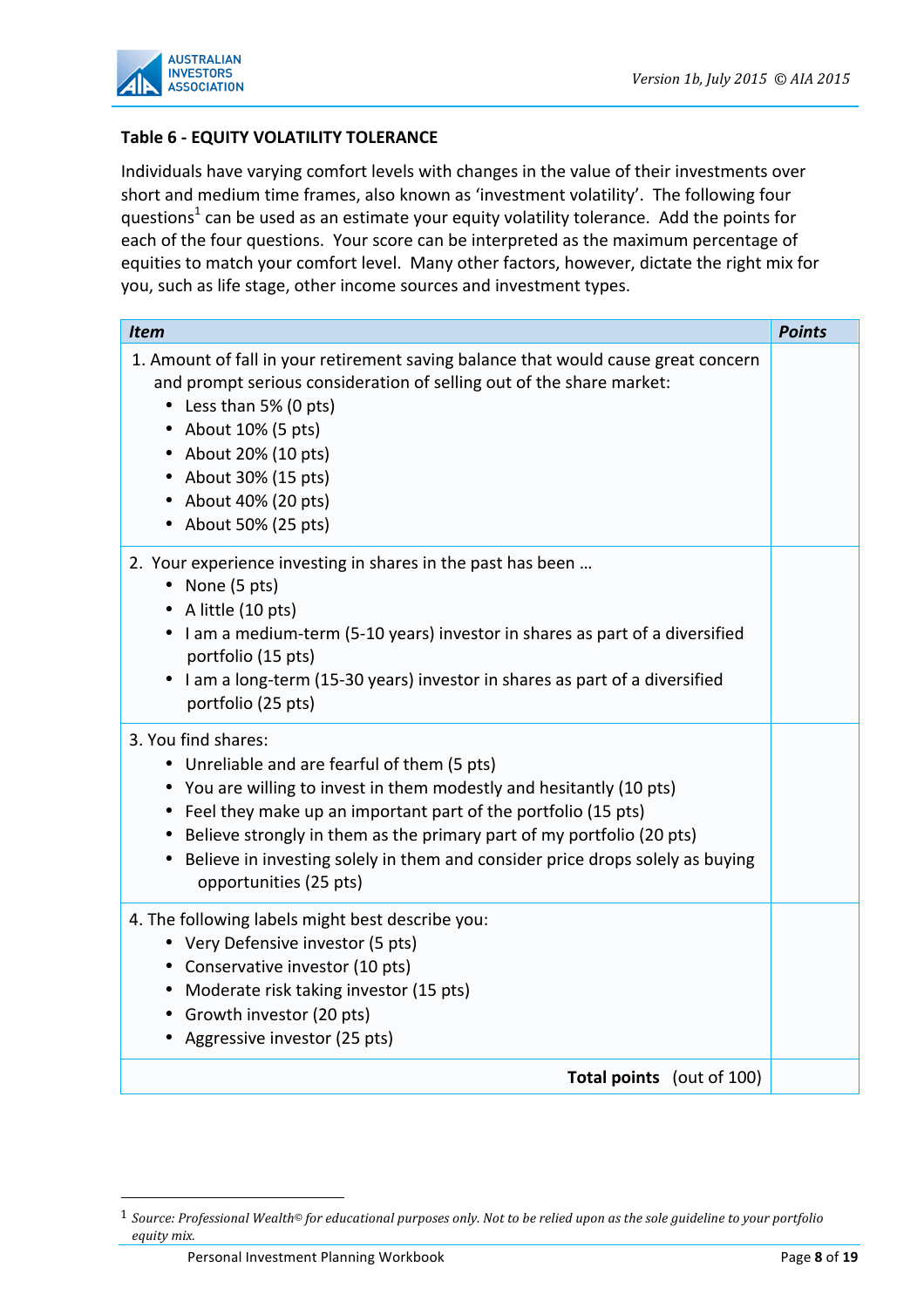

### **LIFE!GOALS AND!INVESTMENT!PLAN**



This section contains a number of questions that will help you think about how to tailor your investment plan to your unique needs and circumstances.

#### **Life Goals and Aspirations**

- 1. What are your lifestyle goals?
- 2. How long do you need your money to last? Consider median and high-end estimates (calculate life expectancy at www.mylongevity.com.au, but remember you could well outlive this age.)
- 3. Do you want to leave a legacy in terms of intergenerational wealth transfer to your heirs or a charitable cause? Or will they get what's "left over"?
- 4. Do you intend to rely partly on a Centrelink pension or home equity withdrawal as a safety net? Describe how this will work.

#### **Investment!Knowledge**

1. Would you class yourself as an experienced investor? What is your skill set?

2. What are your investment objectives? Are they realistic (refer Table 3)?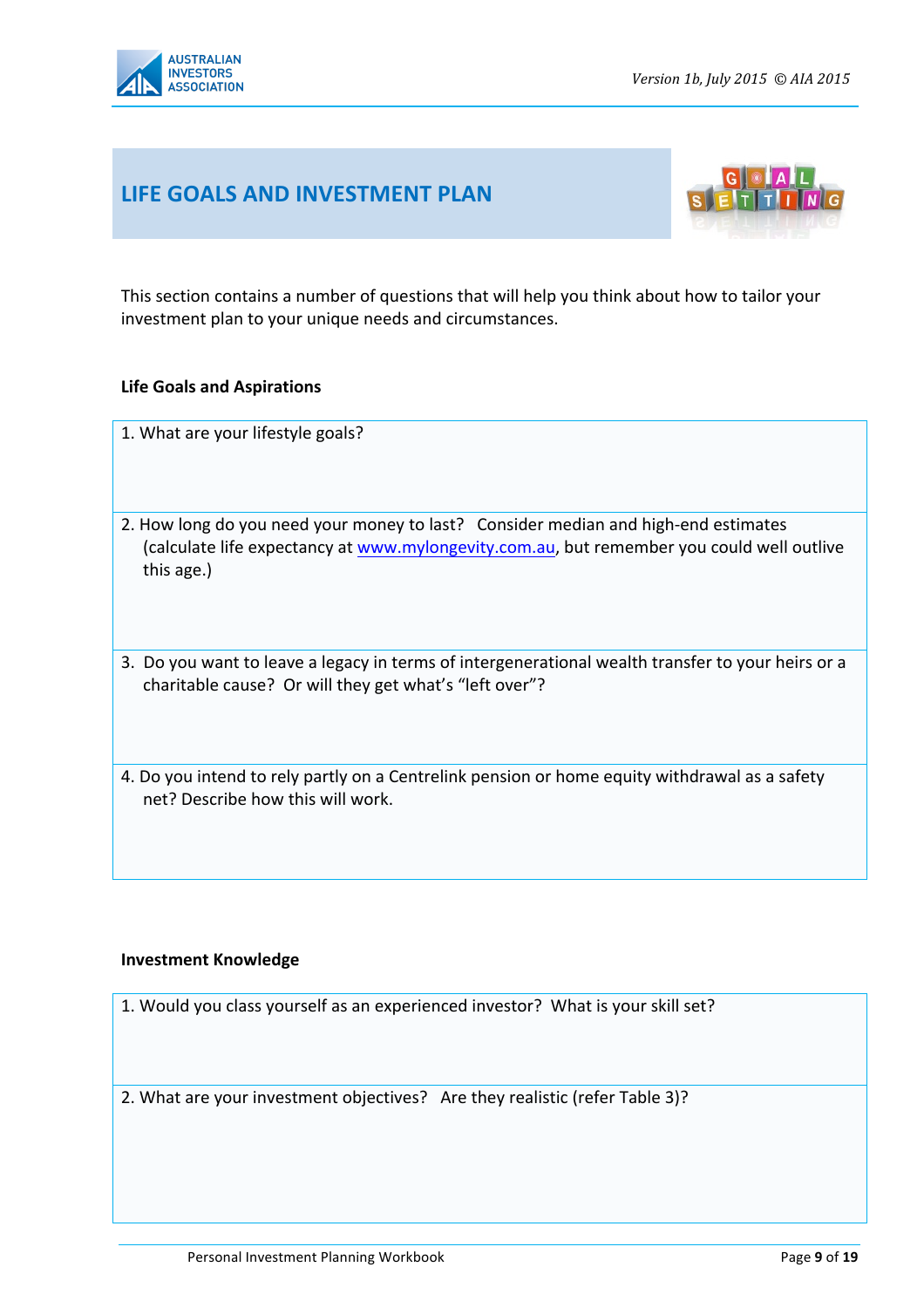

3. How hands-on do you want to be in investing? Should you DIY or outsource to a fund manager or adviser?

If you are hands-on investor, do you believe you can consistently outperform the share-market index or professional fund managers? How do you know? Over what time period?

4. How relevant are the key risks to you?

- Sequencing risk (the timing of investment returns, contributions and withdrawals)
- Longevity risk (outliving your investments)
- Inflation risk (value of assets reduced by inflation)
- Regulatory risk (super rules, aged pension, taxation, family home)
- Country-specific risk
- 5. Does your current asset allocation match your needs?
- Liquidity
- Growth
- Regular income
- Volatility
- 6. To better meet your goals, how should you change your asset allocation?

7. What strategies do you use to meet short and long-term goals?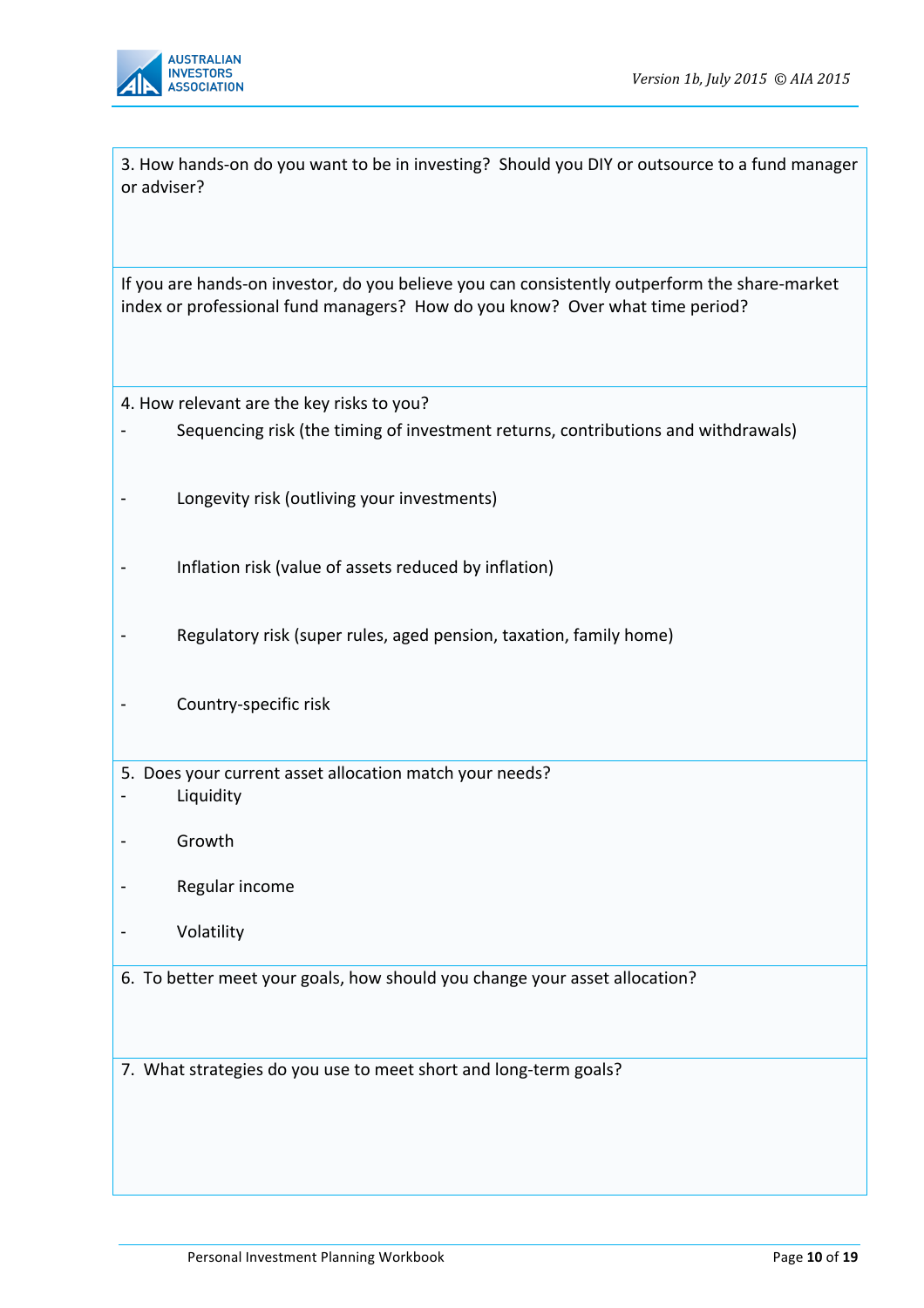

### **ASSET!ALLOCATION!– INVESTMENT!TYPES**



**Growth assets** (capital value expected to increase over time)

- What percentage of growth assets do you currently hold?
- Should this allocation be changed? Why? What options might suit you?
- Do you know the pros and cons of ETFs, LICs, managed funds and direct equity investment? What best suits your needs?
- Should you employ leverage (eg borrow to invest)?
- Are some of your investment assets in a tax-sheltered environment (eg superannuation or family trust)? Is the balance right?

**Debt and defensive assets** (predominantly income, with little expected capital growth)

- What percentage of fixed-income and other defensive assets do you currently hold?
- Should this be changed? Why? What options might suit you?
- Should you consider derivatives to generate income or reduce market risk?
- What insurance do you have in place? Is this appropriate?

**Income streams** (annuities and pensions)

- Do you have any lifetime income streams, such as an employer pension?
- Are they inflation-linked?
- Have you calculated the conditions under which you will qualify for a Centrelink pension?
- Have you considered purchasing a lifetime or deferred annuity?
- Would you ever consider the use of equity-release loans or a reverse mortgage on your home? When and why?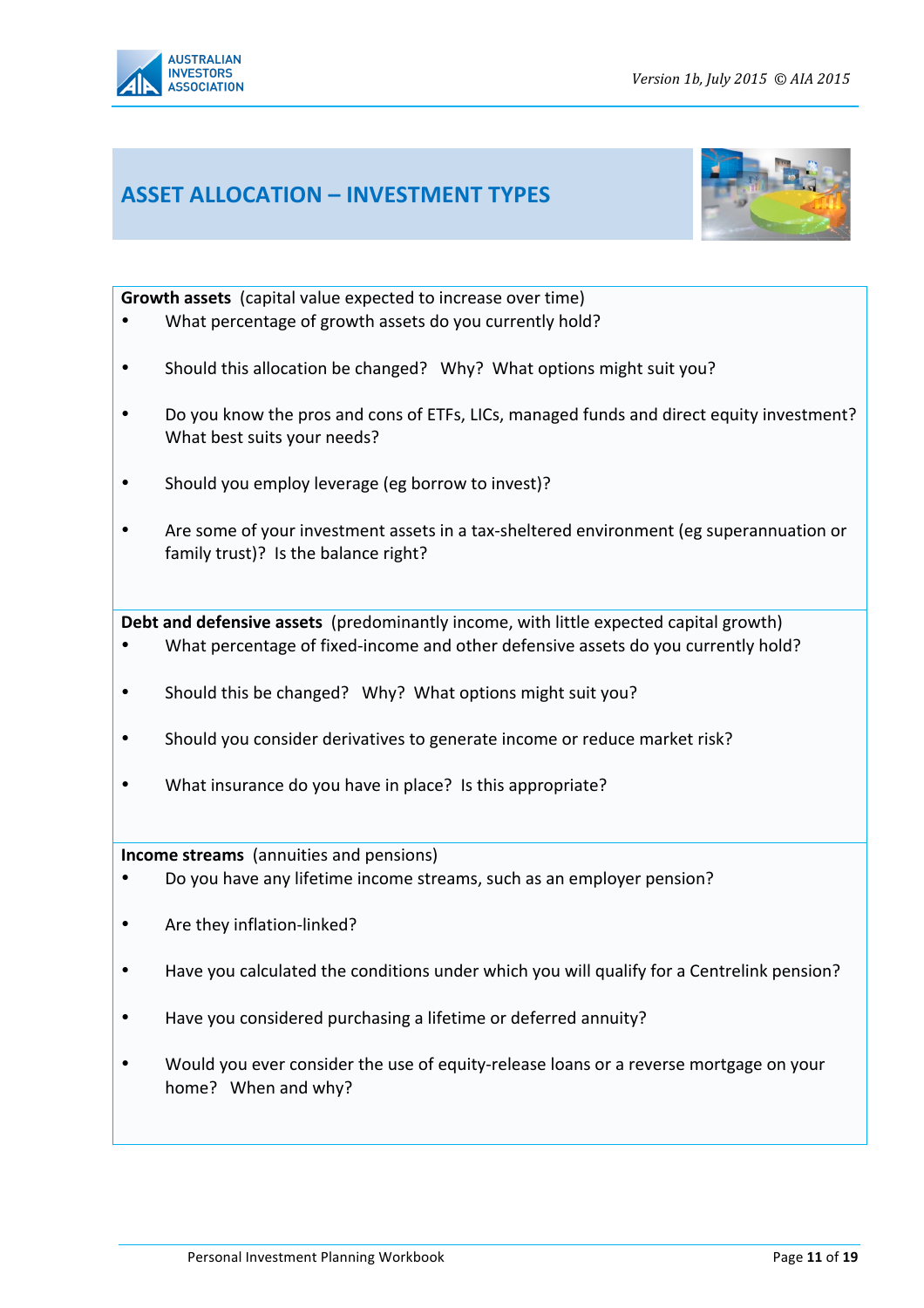

# **MANAGING!YOUR!PORTFOLIO**



1. Investment plan. Do you have a comprehensive written investment plan? How often do you update it?

2. Record keeping. Do you keep up-to-date records of your investment transactions?

3. Benchmarking.

Do you compare your investment performance against one or more benchmarks? How does this change your strategy?

4. Cash flow.

Does your investment mix generate a suitable income stream?

5. Core and satellite.

Do you use the concept of "buckets" or "core and satellite" portfolios to reduce uncertainty and balance cash flow with long-term growth?

6. Rebalancing. How often do you change your asset allocation? Under what conditions would you rebalance?

7. Market timing. Do you try and time the market or do you prefer buy-and-hold. What are your reasons?

8. Risk management. What processes are in place to manage risk?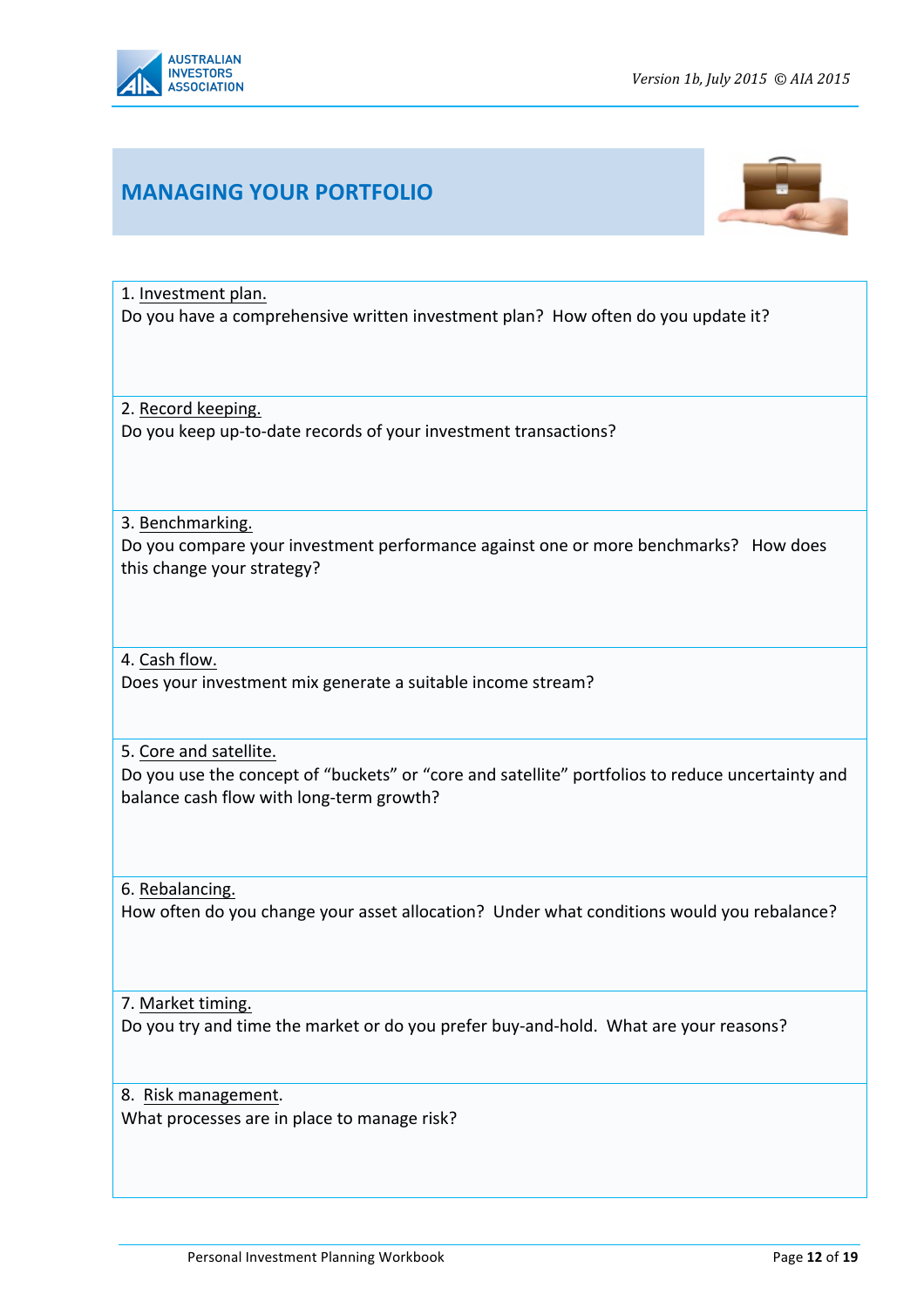

### **REVISING!AND!IMPROVING!YOUR!PLAN**



- 1. How thorough is your investment plan? What additional information is needed?
- 2. How fixed are your rules on investing? When do you change them? Why?
- 3. Do you test your underlying assumptions to see whether they are still current?
- 4. How often do you assess whether your plan is meeting its objectives? How often do you revise it?
- 5. Do you review the costs and suitability of the legal/tax structure in which you hold your investments?
- 6. What do you do for ongoing education and learning?
- 7. Do you share your plan with family members or trusted advisers?
- 8. Changes as you get older who will take over when you are not able to manage your investments?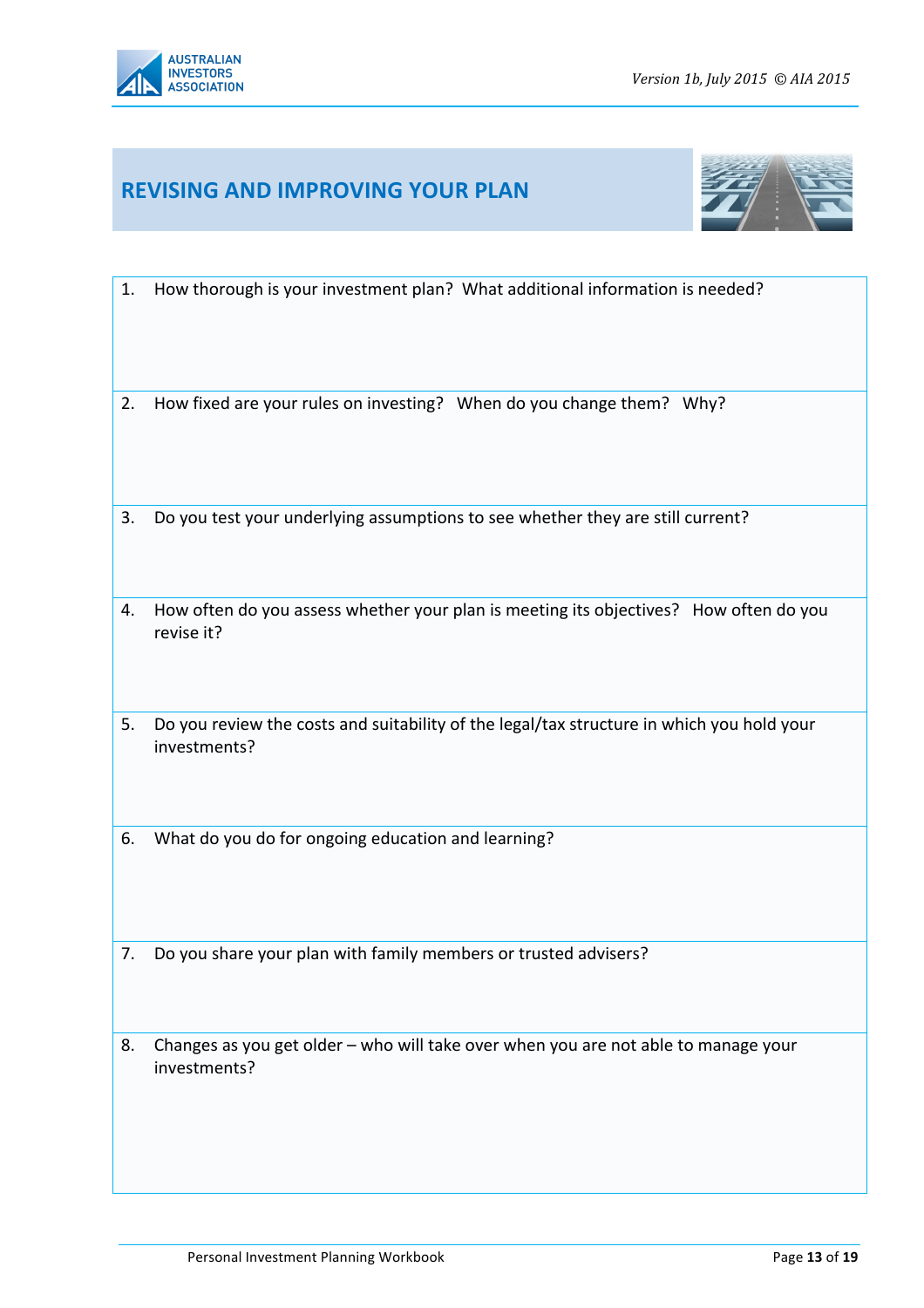

# **SUCCESSION!PLANNING**



1. Do you have an up-to-date Wealth and Investment Succession Plan that deals with all the ways/entities you use to hold your wealth? (eg, a Will for non-trust assets, and appropriate death or succession planning nominations for superannuation and family trusts).

2. Do you have in place a document for your spouse and heirs that lists where all important investment information is kept? How often do you review and update this document? Do they know where to locate it?

3. Do you and your spouse have in place an enduring power of attorney that can be activated in the event that you can no longer manage your affairs?

4. Do you have in place an investment plan for your spouse in the event that you predecease them? This may be different to the way you have managed your investments because your spouse has different skills and experience.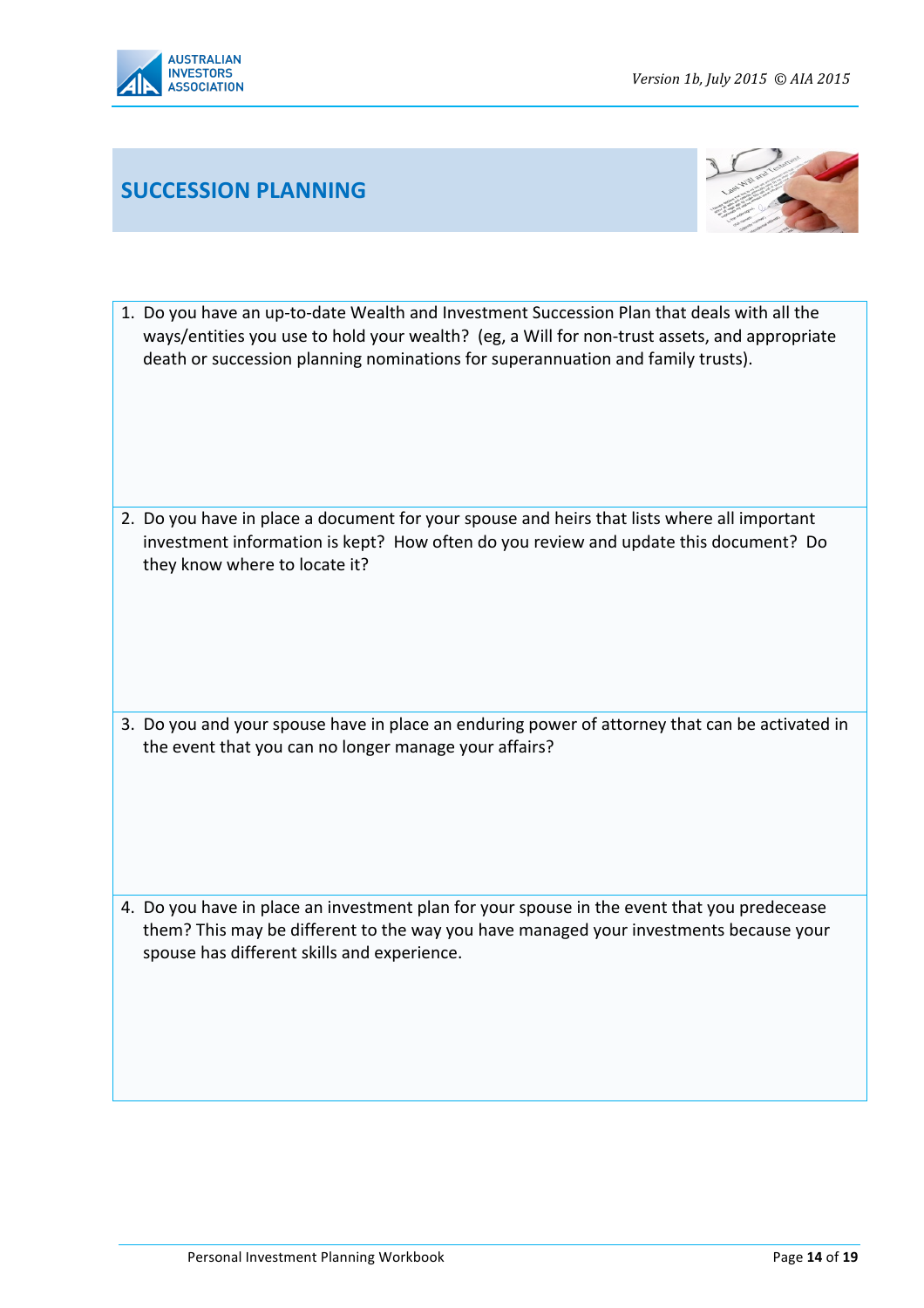

### **MY!INVESTMENT!PLAN**



At my/our stage of life my objective for investments is to

(eg, grow for retirement, use to supplement other significant income, primarily fund living expenses, pass on to my beneficiaries,...)

\_\_\_\_\_\_\_\_\_\_\_\_\_\_\_\_\_\_\_\_\_\_\_\_\_\_\_\_\_\_\_\_\_\_\_\_\_\_\_\_\_\_\_\_\_\_\_\_\_\_\_\_\_\_!!

Excluding lifestyle assets and other income I have \$ [100] in investments (net of debts)

My expenses to fund are:  $\sin \theta$  /month or /yr

From other sources I receive and earn: \_\_\_\_\_\_\_\_\_\_\_\_\_\_\_\_\_\_\_\_\_\_\_\_\_\_\_\_\_(nil? or \$/month or /yr)

At retirement, my investments will thus need to fill a gap of: [nil? or \$/month or /yr)

Given a www. % maximum prudent drawdown (example 4-6% annual spending of investment balance) my investments might fund a maximum: \_\_\_\_\_\_\_\_\_\_\_\_\_\_\$/yr or \$/month expenditure

If this is more than my funding gap, I can draw or spend less of forced drawings. If not, I realise I need to find other income (or support) and know I risk outliving my investments unless I reduce expenses now or later.

I/we could be classified a:  $\blacksquare$  investor especially with respect to our comfort with share volatility

[Defensive, Conservative, Balanced, Moderate, Growth, Aggressive]

This means I/we will aim to have roughly **2008** % in shares (excluding direct property)

We chose this because we don't want to see the value of our portfolio in 1-year fall by:  $\%$ 

We wish to target having \_\_\_\_\_\_\_\_ % in Australian shares versus those overseas

We will invest in those through: [direct, index/ETFs, LICs, managed funds]

We will achieve our offshore equity exposure through:

We [love] [like] [avoid] owning property directly and it forms approx. \_\_\_\_\_ % of the portfolio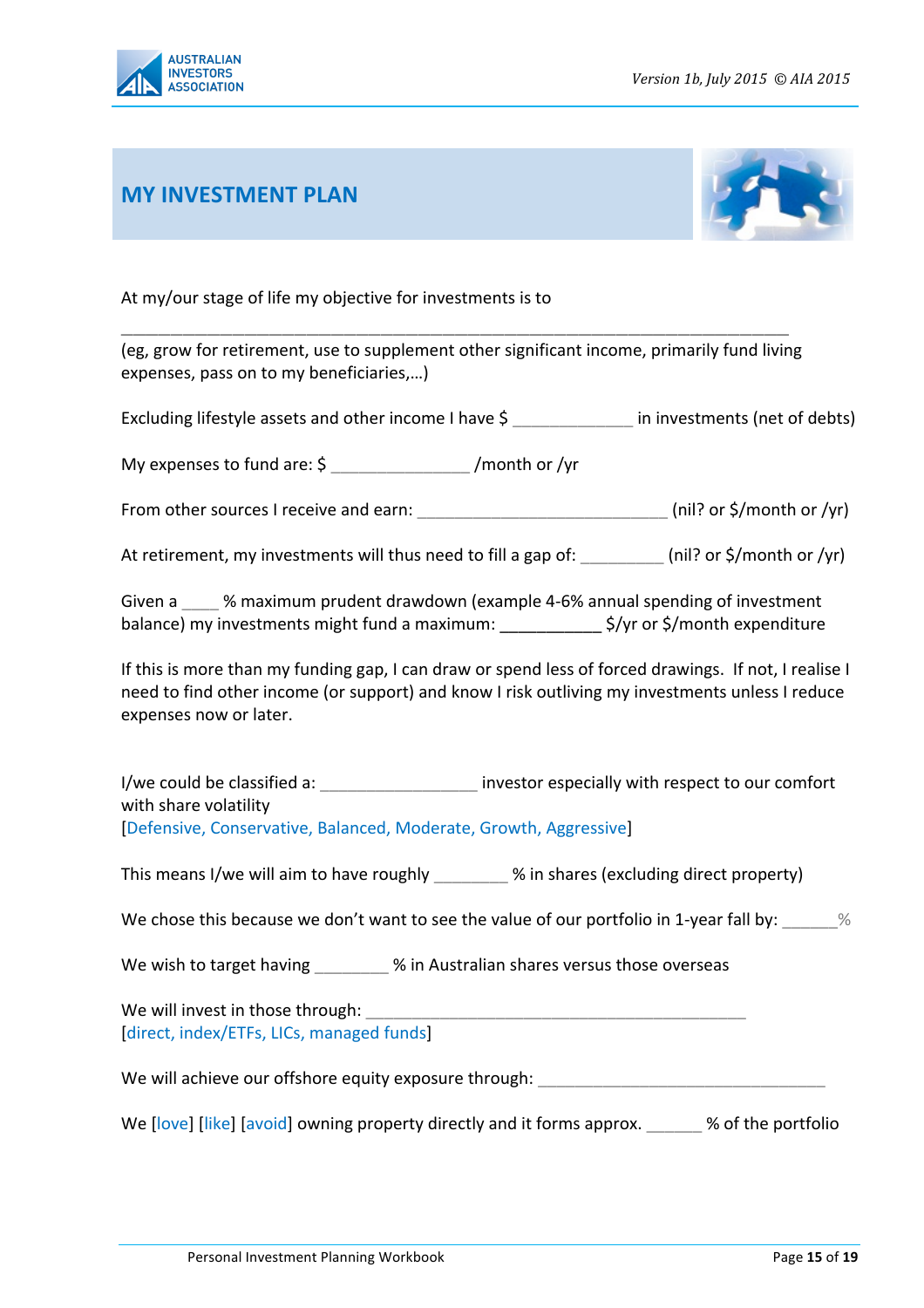

Our allocation to [unlisted], [listed] property trusts should be approx.  $\frac{1}{2}$  % of the portfolio

My allocation to debt securities (cash deposits, bonds, other) will be  $\sim$  % of the portfolio

[All], [Most], [Some], [None?] will be highly defensive in style

We will invest roughly in a mix (total 100%): deposits, bonds, income securities,  $other...$ 

Other assets that will make up my portfolio total: \_\_\_\_\_ % and include:

\_\_\_\_\_\_\_\_\_\_\_\_\_\_\_\_\_\_\_\_\_\_\_\_\_\_\_\_\_\_\_\_\_\_\_\_\_\_

We/I will review our portfolio as regularly as: [monthly, quarterly, semi-annually, annually]

We/I will compare the performance of our portfolio to: [benchmark for one/all assets]

When the share market falls we will: [do nothing], [sell a little], [sell a lot], [buy a little], [buy more]

I [will] [will not] engage the services of an independent, knowledgeable, licensed financial advisor to assist in developing, reviewing and revising my investment plan.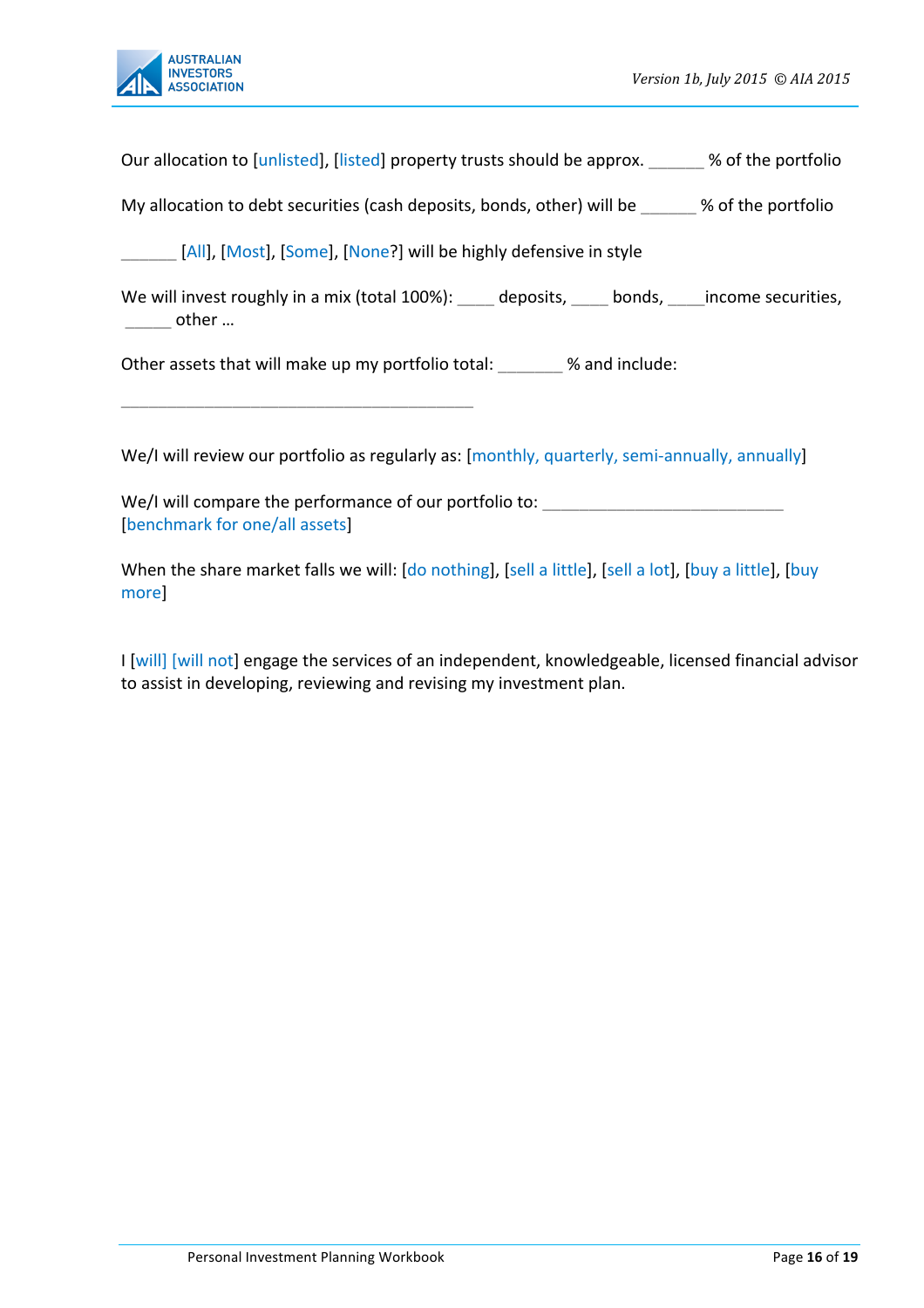

## **RESOURCES!AND!READING**



A wide variety of educational material is available on the AIA web site www.investors.asn.au/education/. Other useful resources are listed below.

### **Budgeting**

Online budget planner. *Australian Securities and Investments Commission, ASIC*  www.moneysmart.gov.au/tools-and-resources/calculators-and-apps/budget-planner Budgeting for a successful retirement: Robin Bowerman,

www.vanguardinvestments.com.au/retail/ret/articles/insights/smart-investing/Budgeting-for-asuccessful-

retirement.jsp?utm\_source=SmartInvesting&utm\_medium=email&utm\_campaign=February2015#

5 things every retirement portfolio should have: Rob Isbitts, www.marketwatch.com/story/5 things-every-retirement-portfolio-should-have-2014-03-21

#### **Retirement planning**

Estimate for living expenses in retirement. *Association of Superannuation Funds of Australia, ASFA* www.superannuation.asn.au/resources/retirement-standard

Retirement planning: Focus first on covering fixed expenses, Michael Falk, *AAII Journal,* www.aaii.com/journal/article/retirement-planning-focus-first-on-covering-fixed-expenses Managing cash flow in retirement, Harold Evensky and Deena Katz, *AAII Journal,*  www.aaii.com/journal/article/managing-cash-flow-in-retirement

Life cycle investing: AIA 2013 Sydney seminar:www.investors.asn.au/resources/paperspresented/seminars/investing-for-life/

4 myths about retirement planning: Morningstar,

www.morningstar.com.au/smsf/article/retirement-planning/7068?q=printme

Investing for retirement: 6 things to consider: Jeff Rogers, www.ampcapital.com.au/siteassets/articles/market-watch/2015/april/investing-for-retirement-6-things-to-consider

The bucket approach to retirement allocation: Morningstar, www.morningstar.com.au/smsf/article/bucket-allocation/6993?q=printme

#### **Retirement adequacy**

Retirement myths: Retirement myths doing more harm than good, Peter Vann and Chris Condon http://cuffelinks.com.au/five-retirement-myths-harm-good/

SMSF retirement insights. Accurium, https://www.accurium.com.au/Media/Default/techhub/SMSF%20Retirement%20Insights%20(digital).pdf

Approaches to generating retirement income. The Yin and Yang of retirement income philosophies: Wade Pfau and Jeremy Cooper, Challenger, www.challenger.com.au/funds/TechnicalUpdates/The\_Yin\_and\_Yang.pdf

How much is enough? Doug Turek

www.professionalwealth.com.au/admin/file/content3/c2/ER%20Turek%20How%20much%20is%2 0enough%20\_191108.pdf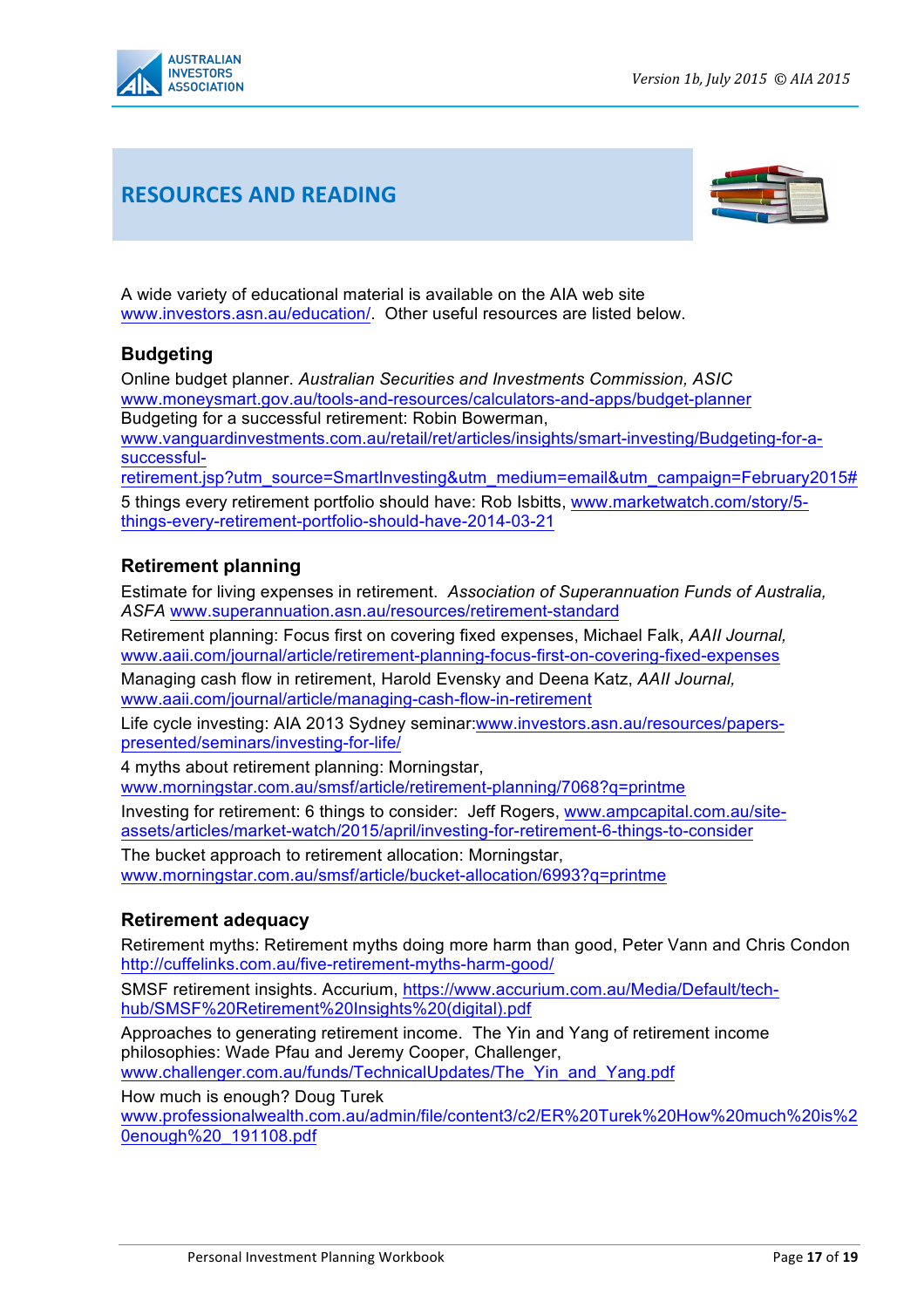

### **Asset allocation**

The critical role of asset allocation in investment returns: Shane Oliver, AMP Capital www.ampcapital.com.au/article-detail?alias=/olivers-insights/march-2014/the-critical-role-ofasset-allocation-for-investor

Why we can't resist tactical asset allocation, Chris Cuffe http://cuffelinks.com.au/cant-resisttactical-asset-allocation/

Choosing the right portfolio allocation approach for you: Charles Rotblut, *AAII journal*  www.aaii.com/journal/article/choosing-the-right-portfolio-allocation-approach-for-you

Investment returns: Vanguard investments https://tool.vanguardinvestments.com.au/indexchart/ui/app.html

Dealing with investor uncertainty: Vanguard investments www.vanguardinvestments.com.au/retail/ret/articles/insights/smart-investing/Dealing-withinvestor-

uncertainty.jsp?utm\_source=SmartInvesting&utm\_medium=email&utm\_campaign=May2015

Where are we in the investment cycle? Shane Oliver, www.ampcapital.com.au/articledetail?alias=/olivers-insights/april-2015/where-are-we-in-the-investment-cycle

5 tips about asset allocation, Morningstar www.morningstar.com.au/funds/article/tips-assetallocation/7033

Rebalance, and realign your portfolio: Doug Turek www.professionalwealth.com.au/admin/file/content3/c2/ER%20rebalance%200608.pdf

Bonds figure in rebalanced portfolios: Doug Turek www.professionalwealth.com.au/admin/file/content3/c2/ER%20Turek%20bonds%20equities%20 postcrash%200509.pdf

#### **Behavioural finance**

Driving emotions from your investment process: A 12-Step Program: *AAII Journal.*  www.aaii.com/journal/article/driving-emotions-from-your-investment-process-a-12-step-program

Investor behaviour - good and bad: Robin Bowerman, www.vanguardinvestments.com.au/retail/ret/articles/insights/smart-investing/Investor-behaviour-

good-and-

bad.jsp?utm\_source=SmartInvesting&utm\_medium=email&utm\_campaign=February2015#

#### **Risk**

Risk in general and how to handle it today: Howard Marks, Oaktree Capital Management http://cuffelinks.com.au/cuffelinks-howard-marks-risk/

How safe are safe withdrawal rates in retirement? An Australian perspective: Drew and Walk, Finsia, www.finsia.com/docs/default-source/Retirement-Risk-Zone/how-safe-are-safe-withdrawalrates-in-retirement-an-australian-perspective.pdf?sfvrsn=2

Finding the right withdrawal rate: One key to portfolio sustainability, Maria Crawford Scott, *AAII Journal*, www.aaii.com/journal/article/finding-the-right-withdrawal-rate-one-key-toportfoliosustainability

The sequence in which returns occur affects your wealth, Charles Rotblut, *AAII Journal,* www.aaii.com/journal/article/the-sequence-in-which-returns-occur-affects-your-wealth

Retirement income: What's wrong with the 4% rule, Robert Powell, www.marketwatch.com/story/retirement-income-whats-wrong-with-the-4-rule-2012-11-08

What is risk in investing? Shane Oliver, www.ampcapital.com.au/article-detail?alias=/oliversinsights/april-2015/what-is-risk-in-investing